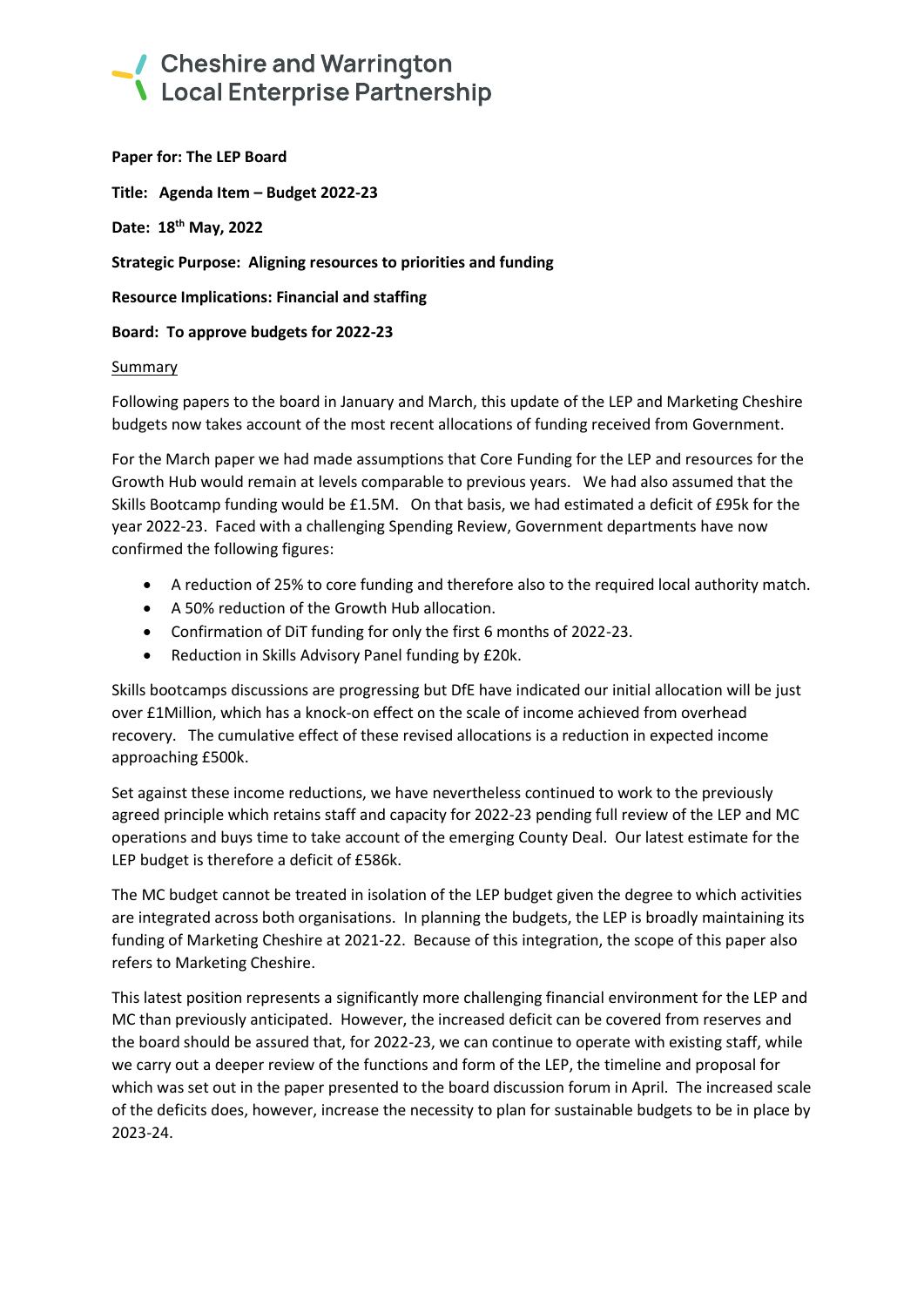### Cheshire and Warrington **\** Local Enterprise Partnership

#### Operating Reserves

The "affordability" of the 2022-23 budget is dependent on available reserves, set aside as they are for challenging times. The table below has been updated with the estimated forecast out turns for 2021-22 and the budgets for both the LEP and MC.

|                     | Reserves from LEP | Reserves from MC |  |  |  |  |
|---------------------|-------------------|------------------|--|--|--|--|
|                     | Operations        | Operations       |  |  |  |  |
| As at 31/3/2021     | 892               | 247              |  |  |  |  |
| 2021-22 Forecast    | (116)             | 8                |  |  |  |  |
| Surplus / (Deficit) |                   |                  |  |  |  |  |
| Forecast 31/3/2022  | 776               | 255              |  |  |  |  |
| 2022-23 Budget      | (586)             | (115)            |  |  |  |  |
| (Deficit)           |                   |                  |  |  |  |  |
| Estimate 31/3/2023  | 190               | 140              |  |  |  |  |

LEP operating reserves increased in the year 2020-21 from £296k to £892k following the achievement of an operating surplus bolstered by recognition of various income streams (ahead of expenditure) which would then fund activities in 2021-22 and beyond, triggering deficits.

It has been policy to maintain a minimum reserve of £300k to fund an orderly sudden closedown of all activities of the LEP. On the basis that the LEP Review confirms the continued existence of LEPs, albeit with different activities and closer relationships to local authorities, the likelihood of requiring the full £300k in the short to medium term is negligible. The board may therefore be supportive of the reduced reserve position but should consider that to restore the reserves to the £300k level will require surpluses in future years.

In the full company accounts of the LEP, reserves also include those which are ring fenced and tied in with investing activities, which approach £10Million.

Marketing Cheshire has operated a policy to retain a minimum of £130k of operating reserves. The budget estimate for 2022-23 takes the company close to that figure. Marketing Cheshire's board have yet to approve their budget (day after LEP board).

#### Budget 2022-23

Three appendices are attached to this paper. They set out, by each activity (department) of LEP and MC the budget for 2022-23, the estimated outturn for 2021-22, and the variance (difference) between the two. This analysis is more detailed than the board is used to receiving but, in light of the challenge, should inform and assist decision making.

Analysing the income and activities to this level of detail includes some subjectivity, e.g., whether core funding provided to the LEP from DLUHC/BEIS is entirely for policy and planning work and not for corporate governance and structures. However, the assumptions are consistent between the two periods, so the variance analysis provides reasonable insight into the changes affecting both the LEP and MC over the two years.

It will come as no surprise that the most significant adverse variances arise in the core LEP and the Growth Hub, given these have suffered the greatest reductions in income.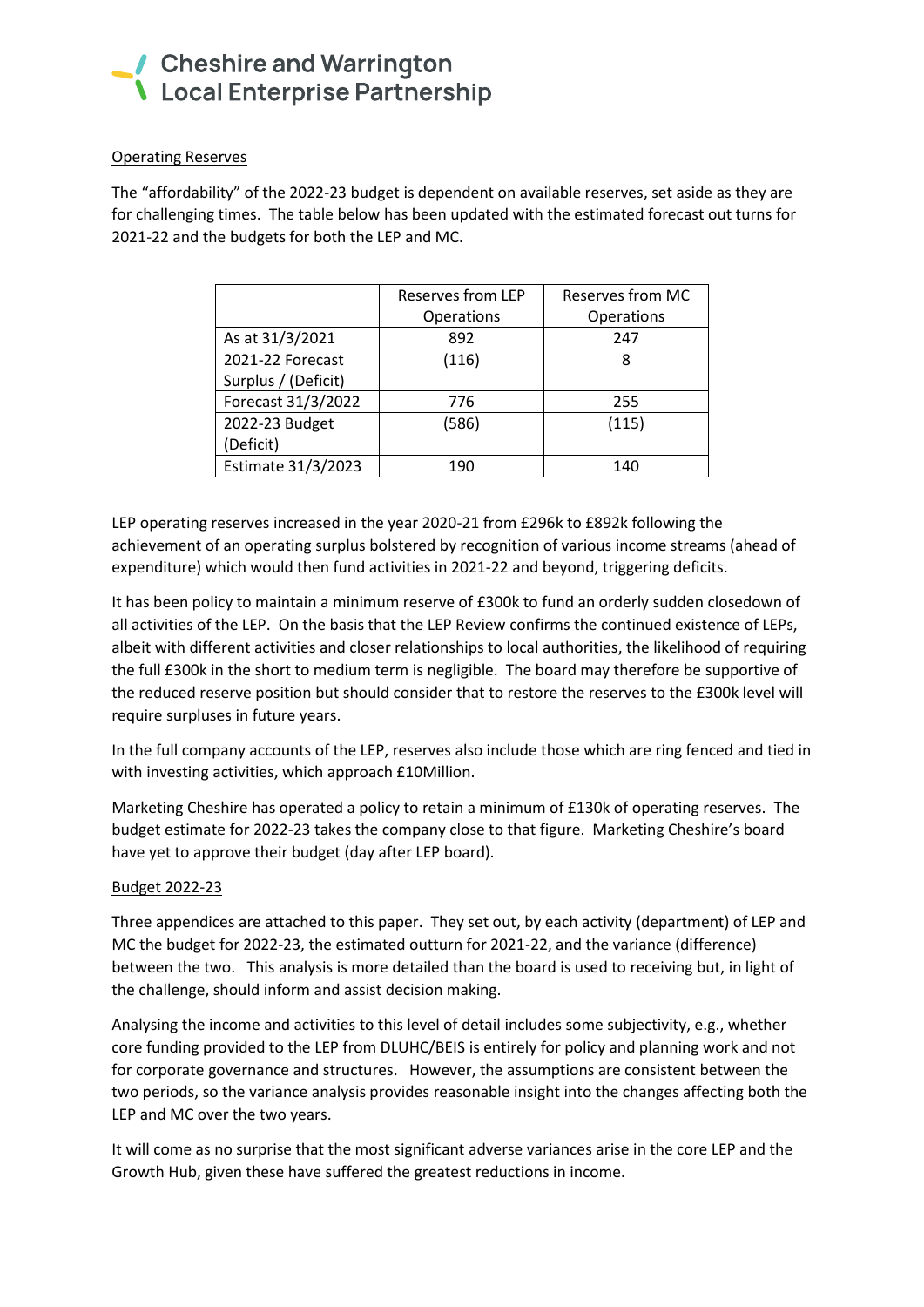### Cheshire and Warrington **\** Local Enterprise Partnership

Within Marketing Cheshire, the contribution achieved by projects and commercial work decreases by £92k. This reflects an investment being made to rebuild commercial income and follows the return of two individuals who supported the Growth Hub throughout 2021-22.

To address the projected deficits in both the LEP and MC will require detailed thinking which also reflects the future functions of the LEP, although we have a hard deadline to prepare a draft delivery plan for 2023-24 by 25th November 2022. That plan will need to be based on a balanced budget, perhaps even a small surplus. The timetable for the review of the LEP/MC was set out in a paper to the board discussion meeting in April.

In the interim period, potential areas of saving can be identified.

#### Enterprise Zone Retained Business Rates

Retained business rates opening cash balance at 31/3/2022 stands at ca. £1.9M. This provides cover for the payments due in 2022-23 comprising loan repayments (£1.1M) and operational funding (£0.9M). The cash flow is such that most of the payments are made before income receipts which arrive late in the financial year.

Over the last three years, £100k annually of receipts from the Enterprise Zone has been used for destination marketing and is passed through to Marketing Cheshire. We have assumed this will continue and, if it didn't, Marketing Cheshire would face more difficulty. We have also spent £400k per year on a business case fund. The executive team will present to next month's meeting some proposals for use of any surplus funds, e.g., support of business cases for SPF.

As part of the longer term, we will want to look, with local authorities, at the income from the Enterprise Zone and how it is deployed.

#### Capital Expenditure

Annual depreciation, a non-cash related expense, in the LEP runs at about £60k per annum and provides a resource for occasional investment items. Typically, expenditure of up to £10k is earmarked during any given business year for IT equipment and this is likely to continue.

Since our move from the first floor at Wyvern (6 months ago), the LEP has occupied temporary space on the ground floor, and a new more permanent area is now being discussed with CWaC. At the recent staff away day staff identified their workspace as an important factor necessary to encourage a post-covid hybrid mode of working. A provisional capital budget will be needed to enable the office move. In short term expenditure will be kept to the bear minimum and once we have greater clarity later in the year, seek to refurbish.

#### Conclusion

The board is asked to approve the budget. During the year the executive will seek to reduce the deficits by in year management of resources and expenditure.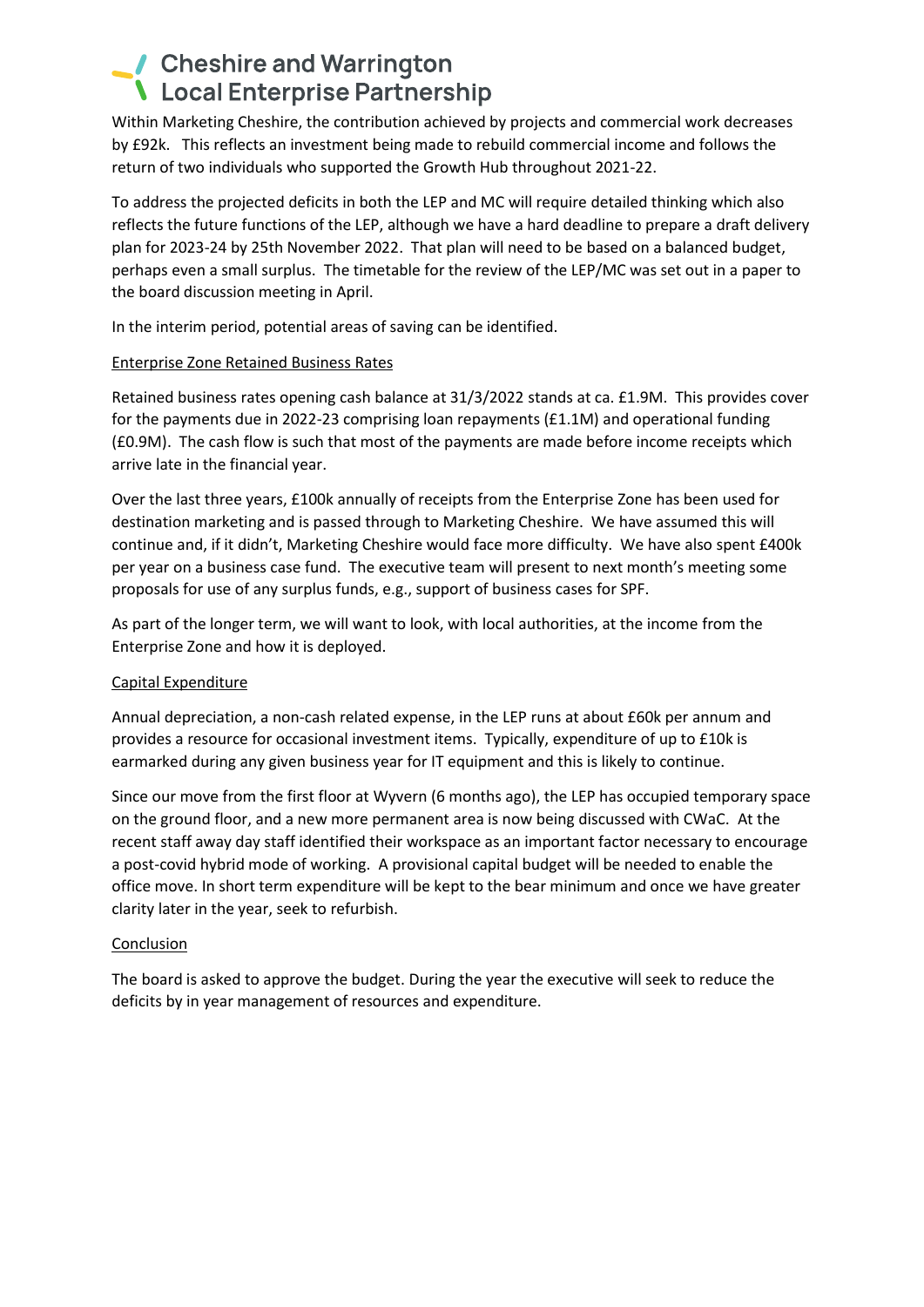# Cheshire and Warrington<br>
Local Enterprise Partnership

Appendix 1

| <b>LEP</b> |                  |                                                                                                      |                                 |                                |                 |         |                  |          |                                           |                    |                  |                                             |                                         | <b>MARKETING CHESHIRE</b> |                   |                   |  |  |  |  |
|------------|------------------|------------------------------------------------------------------------------------------------------|---------------------------------|--------------------------------|-----------------|---------|------------------|----------|-------------------------------------------|--------------------|------------------|---------------------------------------------|-----------------------------------------|---------------------------|-------------------|-------------------|--|--|--|--|
| Policy     |                  | Core                                                                                                 | <b>Growth Hub</b>               | DiT                            | <b>DSP</b>      | SAP     | <b>Bootcamps</b> | Pledge   | <b>EZ</b>                                 | <b>EZ Projects</b> | <b>LEP Total</b> | <b>Projects</b>                             | Grants                                  | VIC                       | Admin             | <b>MC Total</b>   |  |  |  |  |
|            |                  |                                                                                                      |                                 |                                |                 |         |                  |          |                                           |                    |                  |                                             |                                         |                           |                   |                   |  |  |  |  |
| 375,000    |                  | 375,000                                                                                              | 231,000                         | 34,000                         | 55,000          | 55,000  | 1,050,000        |          |                                           |                    | 1,800,000        |                                             | 129,500                                 |                           |                   | 129,500           |  |  |  |  |
| 187,500    | 45,000           | 232,500                                                                                              |                                 |                                |                 |         |                  |          |                                           |                    | 232,500          | 126.400                                     | 160,000                                 | 135,000                   |                   | 421,400           |  |  |  |  |
|            | 6,000            | 6,000                                                                                                |                                 |                                |                 |         |                  | 354,000  |                                           |                    | 360,000          | 224.000                                     |                                         |                           |                   | 224,000           |  |  |  |  |
|            | 468,600          | 468,600                                                                                              |                                 |                                |                 |         |                  |          | 300,000                                   | 100,000            | 868,600          | 100,000                                     |                                         |                           |                   | 100,000           |  |  |  |  |
|            |                  |                                                                                                      |                                 |                                |                 |         |                  |          |                                           |                    |                  | 185,000                                     |                                         | 95,200                    |                   | 280,200           |  |  |  |  |
|            | 88,950           | 88,950                                                                                               | (11, 550)                       | (1,700)                        | (2,750)         | (2,750) |                  | (17,700) |                                           |                    |                  | 34,250                                      | (28, 850)                               |                           |                   | 5,400             |  |  |  |  |
| 562.500    | 608,550          | 1,171,050                                                                                            | 219,450                         | 32,300                         | 52,250          | 52.250  |                  | 336,300  | 300.000                                   | 100.000            | 3,261,100        | 669,650                                     | 260,650                                 | 230,200                   |                   | 1,160,500         |  |  |  |  |
|            |                  |                                                                                                      |                                 |                                |                 |         |                  |          |                                           |                    |                  |                                             |                                         |                           |                   |                   |  |  |  |  |
|            |                  |                                                                                                      |                                 |                                |                 |         |                  |          |                                           |                    |                  |                                             |                                         |                           |                   | 502,600           |  |  |  |  |
|            |                  |                                                                                                      |                                 |                                |                 |         |                  |          |                                           |                    |                  |                                             |                                         |                           |                   | 475,979           |  |  |  |  |
|            |                  |                                                                                                      |                                 |                                |                 |         |                  |          |                                           |                    |                  |                                             |                                         |                           |                   | 114,533           |  |  |  |  |
|            |                  |                                                                                                      |                                 |                                |                 |         |                  |          |                                           |                    |                  |                                             |                                         |                           |                   | 3,850             |  |  |  |  |
|            |                  | 30,000                                                                                               |                                 |                                |                 |         |                  |          |                                           |                    |                  |                                             |                                         |                           | 4.500             | 4,500             |  |  |  |  |
| 150,000    |                  | 150,000                                                                                              |                                 |                                |                 | 31,000  | 881,155          | 64,884   | 100.000                                   |                    | 1,227,039        | 20,000                                      |                                         |                           |                   | 20,000            |  |  |  |  |
| 130,000    | 43,000           | 173,000                                                                                              | 69,000                          |                                |                 |         |                  | 10,000   |                                           | 100,000            | 352,000          |                                             |                                         |                           |                   |                   |  |  |  |  |
| 36,000     |                  | 36,000                                                                                               | 32,200                          |                                |                 | 10,000  |                  |          |                                           |                    | 78,200           | 16,200                                      |                                         |                           |                   | 16,200            |  |  |  |  |
|            | 27,200           | 27,200                                                                                               |                                 |                                |                 |         |                  |          |                                           |                    | 27,200           |                                             |                                         | 24,996                    | 24,000            | 48,996            |  |  |  |  |
|            | 20,500           | 20,500                                                                                               |                                 |                                |                 |         |                  |          |                                           |                    | 20,500           |                                             |                                         |                           | 10,400            | 10,400            |  |  |  |  |
| 3,000      | 4,500            | 7,500                                                                                                | 1,700                           | 200                            | 300             |         |                  | 4.000    | 300                                       |                    | 14,000           | 1,200                                       |                                         |                           |                   | 1,200             |  |  |  |  |
|            | 60,000           | 60,000                                                                                               | 2,450                           |                                |                 |         |                  |          |                                           |                    | 62,450           | 21,000                                      |                                         | 3,600                     | 30,000            | 54,600            |  |  |  |  |
|            | 25,000           | 25,000                                                                                               |                                 |                                | 2,650           |         |                  |          | 30,000                                    |                    | 57,650           |                                             |                                         |                           | 3,600             | 3,600             |  |  |  |  |
|            | 10,000           | 10,000                                                                                               |                                 |                                |                 |         |                  |          |                                           |                    | 10,000           |                                             |                                         |                           | 4,200             | 4,200             |  |  |  |  |
|            | 300              | 300                                                                                                  |                                 |                                |                 |         |                  |          |                                           |                    | 300              |                                             |                                         | 10,800                    | 2.800             | 13,600            |  |  |  |  |
|            | 5,000            | 5,000                                                                                                | 1,087                           |                                |                 | 11,250  | 14,345           |          | 543                                       |                    | 32,225           | 810                                         |                                         |                           |                   | 810               |  |  |  |  |
|            | 83,000           | 83,000                                                                                               |                                 |                                |                 |         |                  |          |                                           |                    | 83,000           |                                             |                                         |                           |                   |                   |  |  |  |  |
|            | 50,000           | 50.000                                                                                               |                                 | 7,218                          |                 |         |                  |          |                                           |                    | 57,218           |                                             |                                         |                           |                   |                   |  |  |  |  |
|            | 22,000           | 22,000                                                                                               |                                 |                                |                 |         |                  |          | 40,608                                    |                    | 62,608           |                                             |                                         |                           |                   |                   |  |  |  |  |
| 575,568    | 959,932          | 1,535,500                                                                                            | 407,450                         | 66,300                         | 52,250          | 52,250  | 997,500          | 336,300  | 300,000                                   | 100,000            | 3,847,550        | 597,156                                     | 260,650                                 | 187,572                   | 229,690           | 1,275,068         |  |  |  |  |
| (13,068)   | (351, 382)       |                                                                                                      | (188,000)                       | (34,000)                       | $\sim$          |         | $\sim$           |          |                                           |                    | (586, 450)       | 72,494                                      |                                         | 42,628                    | (229, 690)        | (114, 568)        |  |  |  |  |
|            | 251,568<br>5,000 | LEP Budget 2022-23 - Departmental Analysis<br>Corporate<br>678,965<br>(114, 533)<br>15,000<br>30,000 | 930,533<br>(114, 533)<br>20,000 | 297,013<br>4,000<br>(364, 450) | 55,882<br>3,000 | 49,300  |                  | 102,000  | (52, 500)<br>997,500<br>247,416<br>10,000 | 125,549<br>3,000   | ÷.               | 1,807,693<br>(114, 533)<br>40,000<br>30,000 | 260,500<br>323,596<br>(50,000)<br>3,850 | 210,650<br>50,000         | 31,450<br>116,726 | 35,657<br>114,533 |  |  |  |  |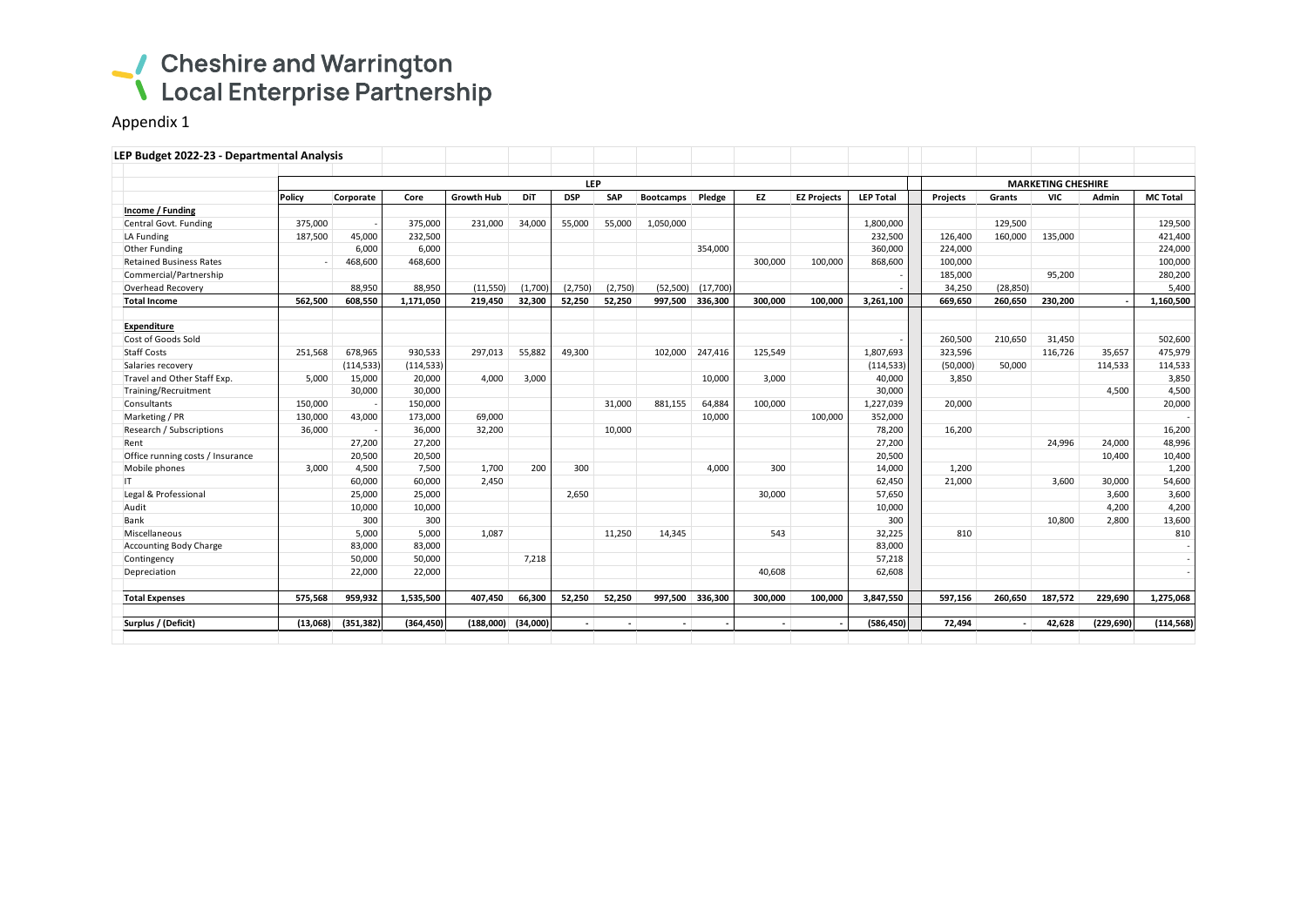# Cheshire and Warrington<br>
Local Enterprise Partnership

Appendix 2

| LEP Provisional Actual 2021-22 - Departmental Analysis |                          |            |            |                   |           |            |         |            |                |         |                    |                  |                           |           |            |            |                 |  |  |
|--------------------------------------------------------|--------------------------|------------|------------|-------------------|-----------|------------|---------|------------|----------------|---------|--------------------|------------------|---------------------------|-----------|------------|------------|-----------------|--|--|
|                                                        | <b>LEP</b>               |            |            |                   |           |            |         |            |                |         |                    |                  | <b>MARKETING CHESHIRE</b> |           |            |            |                 |  |  |
|                                                        | Policy                   | Corporate  | Core       | <b>Growth Hub</b> | DiT       | <b>DSP</b> | SAP     | Accelerate | Pledge         | EZ      | <b>EZ Projects</b> | <b>LEP Total</b> | <b>Projects</b>           | Grants    | <b>VIC</b> | Admin      | <b>MC Total</b> |  |  |
| Income / Funding                                       |                          |            |            |                   |           |            |         |            |                |         |                    |                  |                           |           |            |            |                 |  |  |
| Central Govt. Funding                                  | 375,000                  | 202,500    | 577,500    | 641,250           | 68,211    | 63,915     | 59,340  |            |                |         |                    | 1,410,216        | 19,000                    | 46,960    |            |            | 65,960          |  |  |
| LA Funding                                             | 187,500                  | 209,210    | 396,710    |                   |           |            |         |            |                |         |                    | 396,710          | 187,816                   | 346,545   | 135,000    |            | 669,361         |  |  |
| Other Funding                                          |                          | 3,771      | 3,771      |                   |           |            |         |            | 19,817 333,466 |         |                    | 357,054          | 277,076                   | 9,198     |            |            | 286,274         |  |  |
| <b>Retained Business Rates</b>                         | $\overline{\phantom{a}}$ | 234,300    | 234,300    |                   |           |            |         |            |                | 246,519 | 502,172            | 982,991          | 100,000                   |           |            |            | 100,000         |  |  |
| Commercial/Partnership                                 |                          |            |            |                   |           |            |         |            |                |         |                    |                  | 124,386                   |           | 96,573     |            | 220,959         |  |  |
| Overhead Recovery                                      |                          | 107,002    | 107,002    | (45,994)          | (13, 201) | (2, 192)   | (3,750) |            | (32, 974)      |         |                    | 8,891            | 26,962                    | (26, 962) |            |            |                 |  |  |
| <b>Total Income</b>                                    | 562,500                  | 756,783    | 1,319,283  | 595,256           | 55,010    | 61,723     | 55,590  | 19,817     | 300,492        | 246,519 | 502,172            | 3,155,862        | 735,240                   | 375,741   | 231,573    |            | 1,342,554       |  |  |
| <b>Expenditure</b>                                     |                          |            |            |                   |           |            |         |            |                |         |                    |                  |                           |           |            |            |                 |  |  |
| Cost of Goods Sold                                     |                          |            |            |                   |           |            |         |            |                |         |                    |                  | 324,546                   | 366,544   | 30,264     |            | 721,354         |  |  |
| <b>Staff Costs</b>                                     | 264,606                  | 638,059    | 902,665    | 336,546           | 54,688    | 48,100     |         |            | 252,339        | 122,416 |                    | 1,716,754        | 304,841                   |           | 109,643    | 55,246     | 469,730         |  |  |
| Salaries recovery                                      | (5,925)                  | (72, 961)  | (78, 886)  | 69,108            |           |            |         |            | 5,925          |         |                    | (3,853)          | (78, 305)                 | 9,197     |            | 72,961     | 3,853           |  |  |
| Travel and Other Staff Exp.                            | 5,000                    | (2,507)    | 2,493      | 1,293             | 122       |            |         |            | 1,183          |         |                    | 5,091            | 2,354                     |           |            |            | 2,354           |  |  |
| Training/Recruitment                                   |                          | 16,885     | 16,885     |                   |           |            |         |            |                |         |                    | 16,885           |                           |           |            | 2,673      | 2,673           |  |  |
| Consultants                                            | 141,360                  | 14,040     | 155,400    | 93,862            |           | 13,300     | 45,840  | 14,723     | 28,715         | 82,674  |                    | 434,514          | (800)                     |           |            |            | (800)           |  |  |
| Marketing / PR                                         | 130,000                  | 35,113     | 165,113    | 69,000            |           |            |         |            | 8,330          |         | 100,000            | 342,443          |                           |           |            |            |                 |  |  |
| Research / Subscriptions                               | 35,001                   |            | 35,001     | 22,938            |           |            | 9,750   |            |                |         |                    | 67,689           | 52                        |           |            |            | 52              |  |  |
| Rent                                                   |                          | 25,189     | 25,189     | 545               |           |            |         |            |                |         |                    | 25,734           |                           |           | 25.000     | 24,292     | 49,292          |  |  |
| Office running costs / Insurance                       |                          | 17,933     | 17,933     |                   |           |            |         |            |                |         |                    | 17,933           |                           |           |            | 12,340     | 12,340          |  |  |
| Mobile phones                                          | 3,000                    | 2,011      | 5,011      | 1,964             | 200       | 323        |         |            | 4,000          | 410     |                    | 11,908           | 518                       |           |            |            | 518             |  |  |
| IT.                                                    |                          | 56,633     | 56,633     |                   |           |            |         |            |                |         |                    | 56,633           | 17,455                    |           | 3,685      | 30,000     | 51,140          |  |  |
| Legal & Professional                                   |                          | 22,010     | 22,010     |                   |           |            |         |            |                |         |                    | 22,010           |                           |           |            | 3,825      | 3,825           |  |  |
| Audit                                                  |                          | 10,020     | 10,020     |                   |           |            |         |            |                |         |                    | 10,020           |                           |           |            | 5,334      | 5,334           |  |  |
| Bank                                                   |                          | 284        | 284        |                   |           |            |         |            |                |         |                    | 284              |                           |           | 10,987     | 2.028      | 13,015          |  |  |
| Miscellaneous                                          |                          | 2,569      | 2,569      |                   |           |            |         |            |                |         |                    | 2,569            | 26                        |           |            |            | 26              |  |  |
| <b>Accounting Body Charge</b>                          |                          | 83,700     | 83,700     |                   |           |            |         |            |                |         |                    | 83,700           |                           |           |            |            |                 |  |  |
| Contingency                                            |                          |            |            |                   |           |            |         |            |                |         | 402,172            | 402,172          |                           |           |            |            |                 |  |  |
| Depreciation                                           |                          | 18,770     | 18,770     |                   |           |            |         |            |                | 40.609  |                    | 59,379           |                           |           |            |            |                 |  |  |
| <b>Total Expenses</b>                                  | 573,042                  | 867,748    | 1,440,790  | 595,256           | 55,010    | 61,723     | 55,590  |            | 14,723 300,492 | 246,109 | 502.172            | 3,271,865        | 570,687                   | 375,741   | 179,579    | 208,699    | 1,334,706       |  |  |
| Surplus / (Deficit)                                    | (10, 542)                | (110, 965) | (121, 507) | $\sim$            |           | $\sim$     |         | 5,094      |                | 410     |                    | (116,003)        | 164,553                   |           | 51,994     | (208, 699) | 7,848           |  |  |